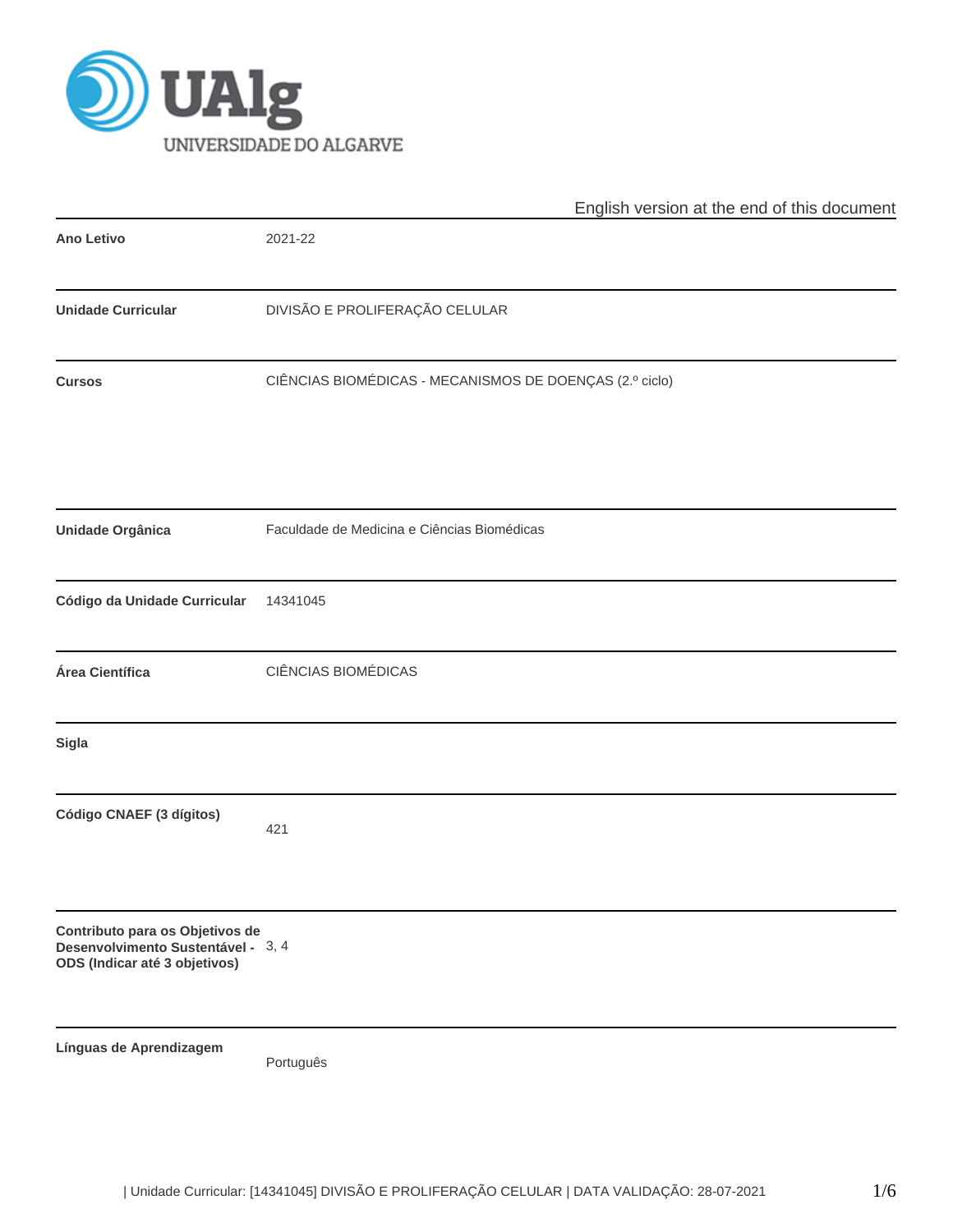

**Modalidade de ensino**

Presencial.

**Docente Responsável** Álvaro Augusto Marques Tavares

| <b>HORAS DE CONTACTO (*)</b><br><b>AULA</b><br><b>I DOCENT</b><br>1PO<br>ਾ?MA<br>71AL |
|---------------------------------------------------------------------------------------|
|---------------------------------------------------------------------------------------|

\* Para turmas lecionadas conjuntamente, apenas é contabilizada a carga horária de uma delas.

| <b>ANO</b> | <b>PERIODO DE FUNCIONAMENTO*</b> | <b>HORAS DE CONTACTO</b> | <b>HORAS TOTAIS DE TRABALHO</b> | <b>ECTS</b> |
|------------|----------------------------------|--------------------------|---------------------------------|-------------|
|            | ت                                | 25T; 10TP; 5S            | 168                             |             |

\* A-Anual;S-Semestral;Q-Quadrimestral;T-Trimestral

# **Precedências**

Sem precedências

## **Conhecimentos Prévios recomendados**

Conhecimentos básicos de Biologia, Biologia Celular, Bioquímica e Genética.

# **Objetivos de aprendizagem (conhecimentos, aptidões e competências)**

Pretende-se que os alunos adquiram um conhecimento detalhado das bases moleculares dos mecanismos da divisão e proliferação celulares. Pretende-se ainda que aprendam como estes mecanismos respondem a factores externos ou internos, acelarando ou bloqueando

a proliferação celular. Finalmente, pretende-se que os alunos compreendam a divisão deve processar-se sem erros de modo a garantir uma progenia viável, e que erros neste processo são geralmente conducentes à morte celular ou a células com elevadas alterações no material genético. Finalmente, abordar-se-ão os mecanismos de morte celular programada ou induzida, como meio de manutenção do numero de células num organismo multicelular. Deste modo assegura-se a compreenção do controlo e execução da proliferação celular num organismo

multicelular e de como a ocorrência de falhas pode estar na génese de células cancerosas.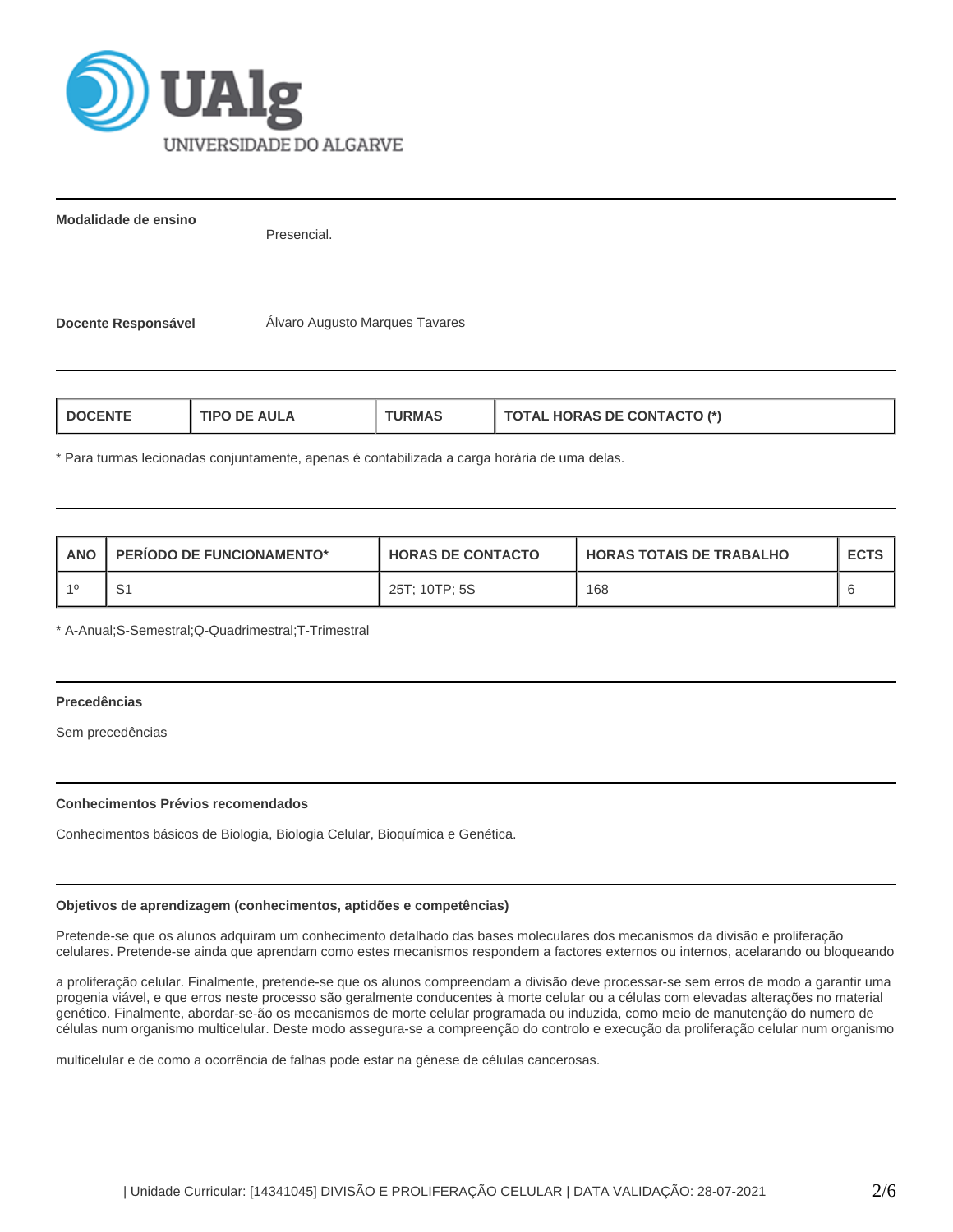

### **Conteúdos programáticos**

CONTROLO DA PROLIFERAÇÃO E DO NUMERO DE CÉLULAS: Ciclo celular; Controlo intracelular do ciclo celular; Controlo extracelular do ciclo celular; Crescimento e tamanho celular e a sua coordenação com a divisão celular; Morte celular programada (Apoptose) e a sua coordenação com o ciclo celular. Senescência celular, senescência replicatica e envelhecimento.

A MECÂNICA DA DIVISÃO CELULAR: A replicação do DNA ? Fase S. Mitose, meiose e citocinese. Checkpoints e correcção de erros na divisão celular.

PERDA DO CONTROLE DA PROLIFERAÇÃO: Mecanismos de fuga ao controlo da proliferação; erros na divisão celular que podem originar

aneuploidia e instabilidade genética; As bases genéticas do cancro; Mutações Oncogenicas em proteínas promotoras de crescimento; Mutações causadoras de perda de controlos inibidores do crescimento e de controlos do ciclo celular.

#### **Metodologias de ensino (avaliação incluída)**

Dois terços das aulas será ocupado com a leccionação do conteudo programático, sendo disponibilizados aos alunos todos os slides utilizados nas mesmas. O ultimo terço das aulas será dedicado à apresentação, discussão e interpretação de experiências clássicas e marcantes do campo do ciclo celular. A avaliação será feita mediante quatro mini-testes (um por semana, valendo cada 5% da nota final) e um exame final (80% da nota final).

#### **Bibliografia principal**

?Molecular Biology of the Cell? - Bruce Albert s, Alexander Johnson , Julian Lewis , Martin Raff , Keith Roberts , Peter Walter . 6 th edition 2014. Garland Science.

?Cell Cycle? - David Morgan . 2006. Oxford University Press.

?The Biology of Cancer? - Robert A. Weinberg. 2nd Edition. 2013. Garland Science.

? Cell Cycle and Growth Control: Biomolecular Regulation and Cancer? - Gary S. Stein and Arthur B. Pardee. 2nd Edition 2004. Wiley-Liss.

? Cell Cycle Deregulation in Cancer? - Greg H. Enders. 2010. Springer.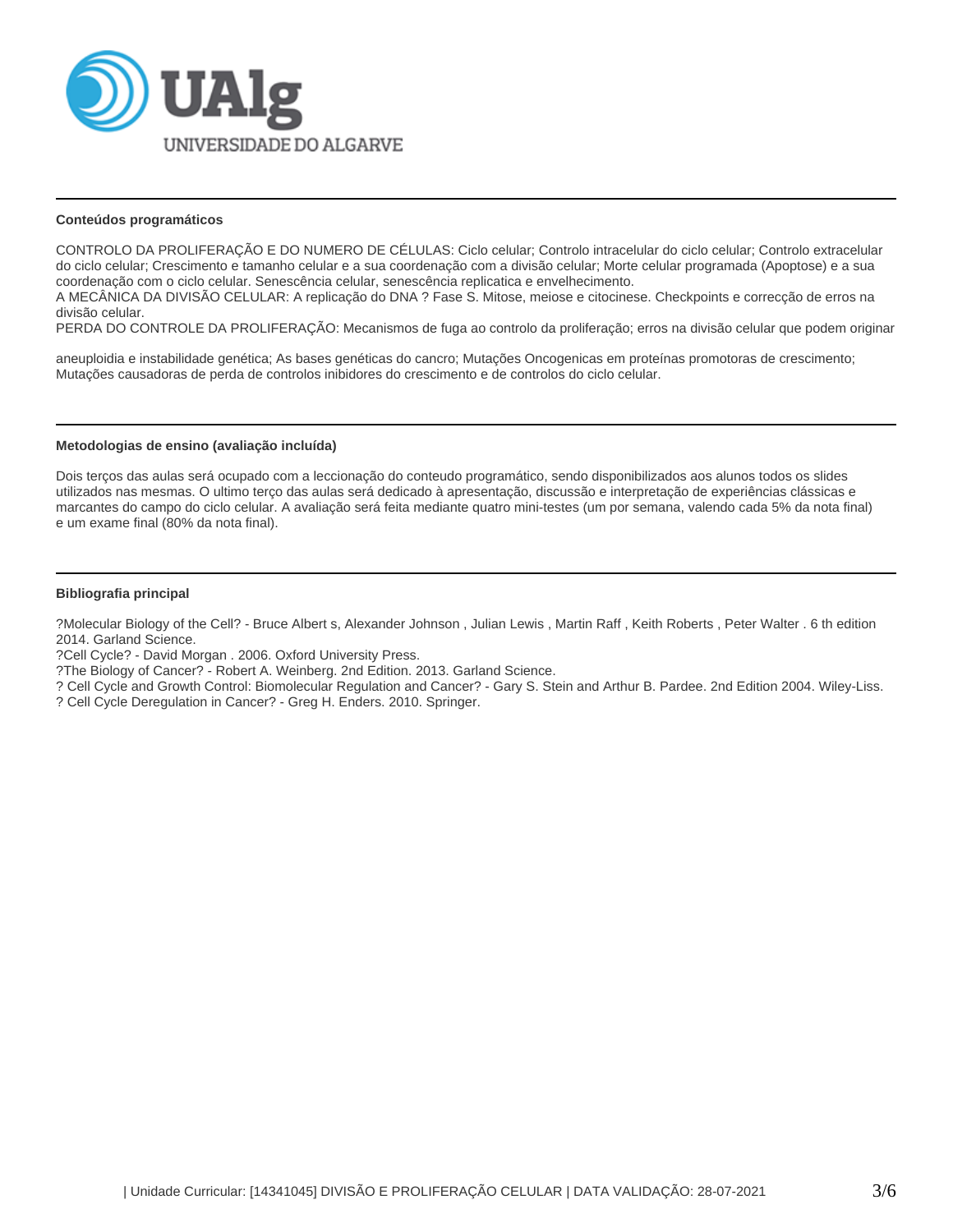

| <b>Academic Year</b>                                                                                   | 2021-22                                       |
|--------------------------------------------------------------------------------------------------------|-----------------------------------------------|
| <b>Course unit</b>                                                                                     | CELL DIVISION & PROLIFERATION                 |
| <b>Courses</b>                                                                                         | Common Branch                                 |
| <b>Faculty / School</b>                                                                                |                                               |
| <b>Main Scientific Area</b>                                                                            |                                               |
| Acronym                                                                                                |                                               |
| <b>CNAEF</b> code (3 digits)                                                                           | 421                                           |
| <b>Contribution to Sustainable</b><br><b>Development Goals - SGD</b><br>(Designate up to 3 objectives) | 3, 4                                          |
| Language of instruction                                                                                | Portuguese, with support material in english. |
| <b>Teaching/Learning modality</b>                                                                      | Presential.                                   |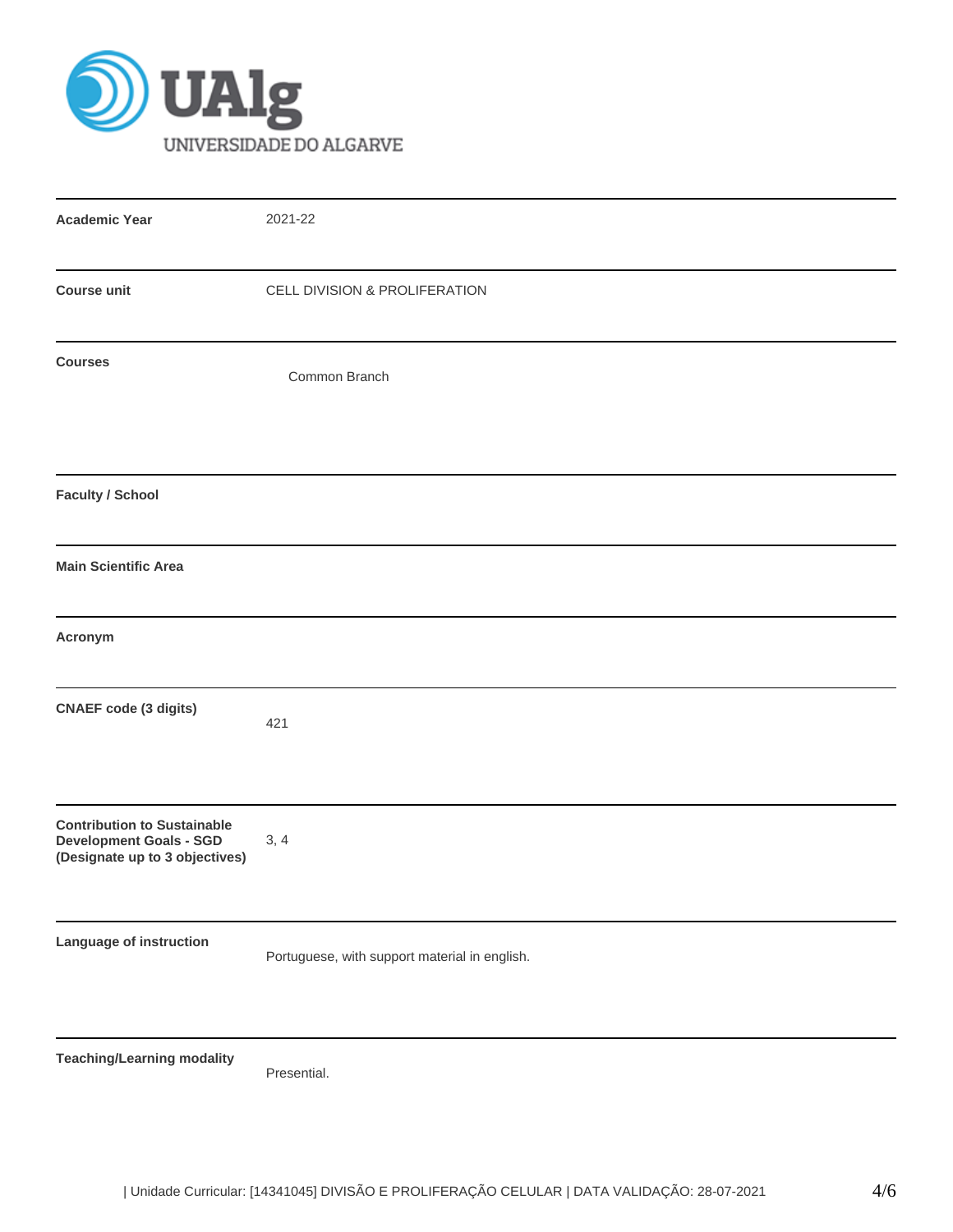

**Coordinating teacher Alvaro Augusto Marques Tavares** 

| `aack<br>staff<br>ື ເ≂αບ⊓⊞ <sub>ະວ</sub> | `vpe |  | <b>10Urs</b> |
|------------------------------------------|------|--|--------------|
|------------------------------------------|------|--|--------------|

\* For classes taught jointly, it is only accounted the workload of one.

| <b>Contact hours</b> |    | тn |   |  |  |    | `otal                                                                                                                        |
|----------------------|----|----|---|--|--|----|------------------------------------------------------------------------------------------------------------------------------|
|                      | 25 |    | Ш |  |  | IЮ |                                                                                                                              |
|                      |    |    |   |  |  |    | T. Theoretical: TD. Theoretical and proofisel : DJ. Droptical and laboraterial: TO. Field Warles C. Comings F. Training: OT. |

T - Theoretical; TP - Theoretical and practical ; PL - Practical and laboratorial; TC - Field Work; S - Seminar; E - Training; OT - Tutorial; O - Other

#### **Pre-requisites**

no pre-requisites

## **Prior knowledge and skills**

Basic knowledge of Biology, Cell Biology, Biochemistry and Genetics.

## **The students intended learning outcomes (knowledge, skills and competences)**

It is intended that students acquire detailed knowledge of the molecular basis of division and cellular mechanisms proliferation. The aim is also for them to learn how these mechanisms respond to external or internal factors, speeding or blocking cell proliferation. Finally, it is intended that students understand that division should be carried out without errors so as to ensure a viable progeny, and that errors in this process generally lead to cell death or cells with changes in the genetic material. Finally, we will address them mechanisms of programmed or induced cell death, as a means of maintaining the number of cells in a multicellular organism. This ensures to comprehension of the control and execution of cell proliferation in a multicellular organism and how failures may be in the genesis of cancer cells.

## **Syllabus**

Control of cell proliferation and numbers: Cell cycle; intracellular cell-cycle control; extracellular cell-cycle control; Cell growth and size and their coordination with cell division; programmed cell death (apoptosis) and their coordination with the cell cycle. Cell senescence, replicative senescence and aging.

MECHANICS OF CELL DIVISION: DNA replication - Phase S. G1 phase, G2 phase, mitosis, meiosis and cytokinesis. Checkpoints and error correction during the cell division cycle.

LOSS OF PROLIFERATION OF CONTROL: escape mechanisms to proliferation control; errors in cell division that can lead to genetic instability, and aneuploidy; The genetic basis of cancer; Oncogenic mutations in growth-promoting proteins; Mutations that cause loss of growth control and in inhibitors of cell cycle controls.